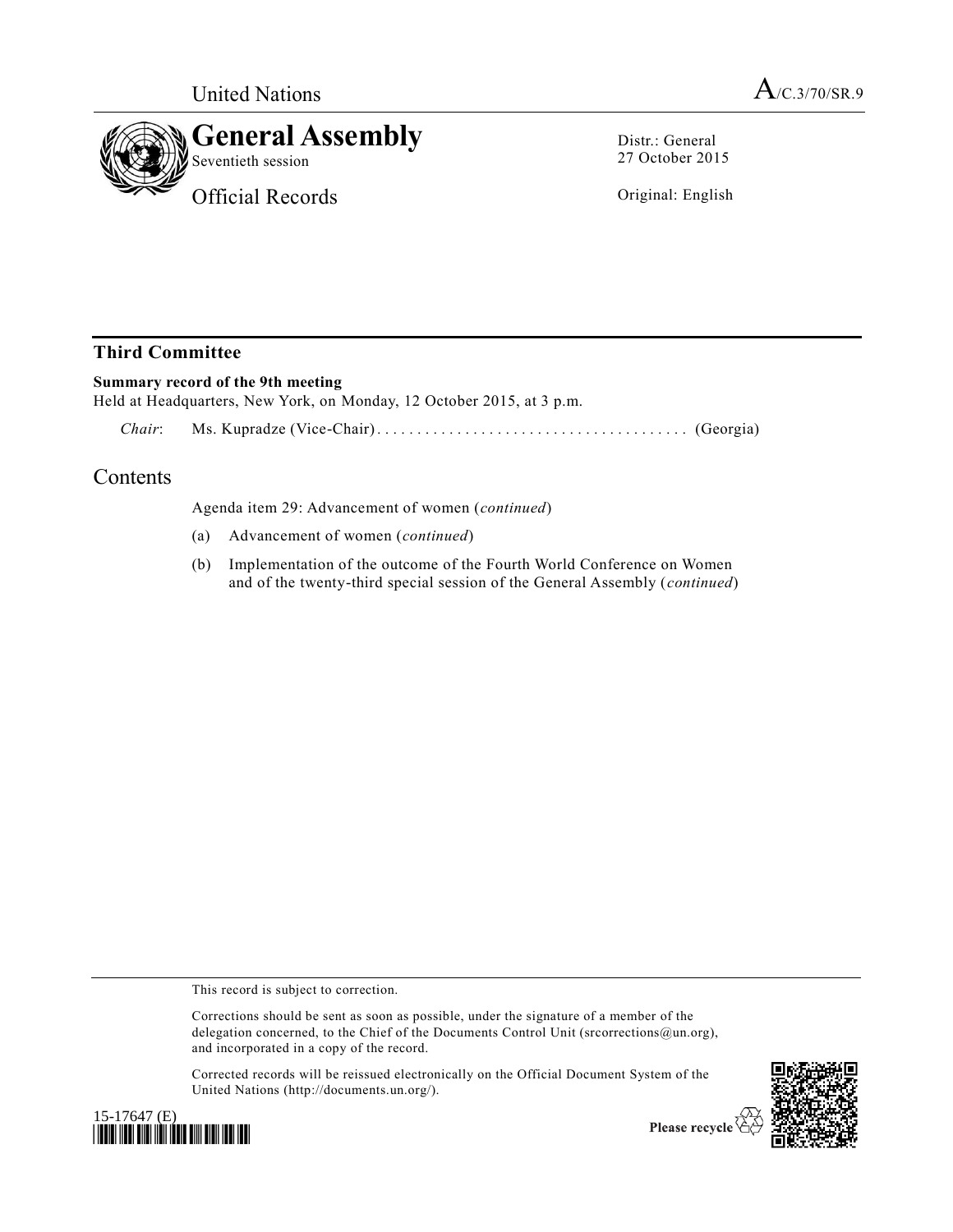*In the absence of Mr. Hilale (Morocco), Ms. Kupradze (Georgia), Vice-Chair, took the Chair.*

*The meeting was called to order at 3.05 p.m.*

**Agenda item 29: Advancement of women** (*continued*) [\(A/70/38](http://undocs.org/A/70/38) and [A/70/124\)](http://undocs.org/A/70/124)

- **(a) Advancement of women** (*continued*) [\(A/70/204,](http://undocs.org/A/70/204) [A/70/205,](http://undocs.org/A/70/205) [A/70/209](http://undocs.org/A/70/209) and [A/C.3/70/3\)](http://undocs.org/A/C.3/70/3)
- **(b) Implementation of the outcome of the Fourth World Conference on Women and of the twenty-third special session of the General Assembly** (*continued*) [\(A/70/180\)](http://undocs.org/A/70/180)

1. **Mr. Oña Garcés** (Ecuador), speaking on behalf of the Community of Latin American and Caribbean States (CELAC), reaffirmed the importance of the full and effective implementation of the Beijing Declaration and Platform for Action and said that States parties must fully comply with their international obligations under the Convention on the Elimination of All Forms of Discrimination against Women and its Optional Protocol. The international community had made much progress since the adoption of those instruments, but was still a long way from reaching its goals and commitments.

2. The status of women was a matter of growing concern, particularly because of the feminization of poverty; the unequal burden of unpaid care work; violence against women and trafficking in women and girls. It was vital to use the opportunity of the review of the implementation of those instruments to strengthen the mainstreaming of a gender perspective in all sectors and in all areas of development.

3. Consensus existed that priority should be given to women's empowerment as a prerequisite for the advancement of the development agenda. Member States should repeal discriminatory laws, ensure equal access to justice, and remove formal barriers and obstacles to the realization of women's rights and to their full and equal participation in decision-making processes. As drivers of sustainable development, women should be guaranteed equal access to food, housing, opportunities, public services and quality education at all levels, including information, education and prevention programmes for adolescent pregnancy.

4. Legislative and administrative reforms needed to be undertaken to grant women equal rights to economic and productive resources, including ownership and control over land and other forms of property, inheritance, natural resources, financial services, credit and new information technologies. The division of labour should allow for both productive and reproductive dimensions, as women shouldered a disproportionate burden in reproduction.

5. Commitments and actions to promote women's representation in public office and their participation in decision-making processes at the highest levels in the political, economic, cultural, social and environmental sectors should be renewed and prioritized in national and international agendas. The participation of women at the highest managerial levels in the private sector should also be promoted.

6. CELAC was committed to establishing the necessary conditions for the development of women and girls at both the national and international levels to enable them to enhance their capabilities; receive quality training and education at all levels; enjoy equal conditions in the workplace and receive equal pay for equal work; have access to health-care services, including sexual and reproductive health and reproductive rights; and strengthen their economic autonomy, including through integration in the various production sectors.

7. CELAC member States had agreed to intensity efforts aimed at women who faced multiple discrimination factors, especially women with disabilities, older women, women of African descent, migrants, and rural and indigenous women. The contribution of women migrant workers to the development of their countries of destination and countries of origin must be fully recognized. The human rights of migrant women and girls must be fully respected, regardless of their legal status.

8. CELAC renewed its commitment to combat all forms of violence against women, including femicide and violence resulting from drug trafficking and trafficking in persons, especially children and women. Measures were intensified to prevent and combat the smuggling and exploitation of migrants in all its forms and to guarantee protection and care for victims, with particular attention to women, children and adolescents. States were urged to establish and strengthen appropriate focal points for coordination among countries of origin, transit and destination to combat those crimes.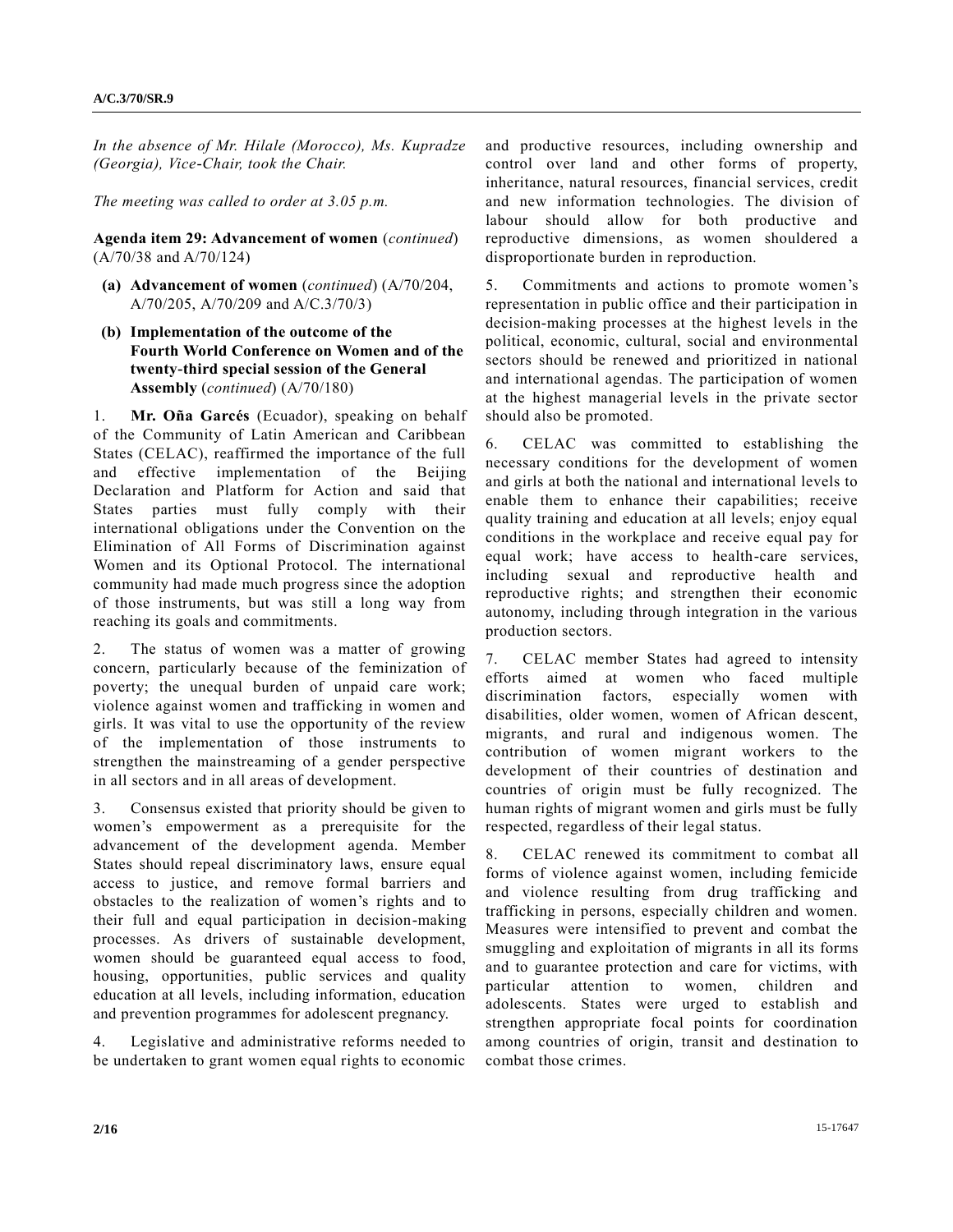9. She welcomed the inclusion of a stand-alone goal on achieving gender equality and empowering all women and girls in the Sustainable Development Goals and the inclusion of critical dimensions such as a life free from violence and discrimination, ensuring access and resource distribution and gender equality in decision-making. Stronger institutions, greater accountability and more participatory and effective governance would reinforce the implementation of the 2030 Agenda for Sustainable Development, which was a top priority for the region's Governments.

10. CELAC member States strongly supported the mandate of UN-Women, which was a leader in providing a strong voice for women and girls at all levels. However, much remained to be done, and new global challenges required coordinated and coherent work at all levels. It was necessary to strengthen mechanisms to monitor and evaluate progress in achieving gender equality and encourage the participation of civil society. More international dialogue and cooperation was needed to support national initiatives in developing countries designed to promote gender equality and women's empowerment. Social and economic development and the achievement of real democracy were only possible in conditions of genuine equality.

11. CELAC pledged to take all necessary measures to ensure the effective fulfilment of its commitments in accordance with national laws, policies and priorities. That would require a greater allocation of financial, technical and human resources, gender-responsive budgeting and accountability. Gender statistics and indicators were important in order to monitor and evaluate the implementation of the 2030 Agenda, and dialogue must take place between the producers and users of data. To that end, States and international cooperation agencies must allocate sufficient resources to strengthen national statistical capabilities and compile pertinent, timely and reliable information.

12. **Mr. Emvula** (Namibia), speaking on behalf of the Southern African Development Community (SADC), said that 2015 marked important milestones for gender equality: the twentieth anniversary of the Beijing Declaration and Platform for Action and the fifteenth anniversary of Security Council resolution 1325 (2000) on women, peace, and security. He welcomed the adoption of 2030 Agenda for Sustainable Development and especially the implementation of Sustainable Development Goal 5, to achieve gender equality and empower all women and girls, noting that inclusive sustainable development would not be attainable while women were denied their full human rights and opportunities. He hoped that the Sustainable Development Goals would complete the unfinished work of the Millennium Development Goals.

13. The Community's main objective was to achieve sustainable development and economic growth in order to alleviate poverty and enhance the standard of living for all SADC nationals. The economic empowerment of women was a priority because it would have a multiplier effect, as women constituted 50 per cent of the region's poor and played key roles in societies and economies. The SADC Protocol on Gender and Development urged the adoption of gender-based policies that ensured equal access and opportunities for women in trade and entrepreneurship, in both the formal and informal sectors.

14. The affirmative action provisions in the Protocol were being implemented in order to enhance economic opportunities for women, including in public procurement processes, and ensure that all people had equal rights to economic resources, access to basic services, ownership of and control over land and other forms of property, inheritance, natural resources, appropriate new technology, financial services and microfinance. Implementation of the SADC Protocol had yielded dividends, though implementation gaps persisted.

15. Equal participation for women in politics and the decision-making process continued to be a priority as a means to enhance economic empowerment. Overall representation of women in Parliament had increased, with 7 of the 15 member States having achieved more than 30 per cent representation, and more women were holding managerial positions in the public sector.

16. Violence against women and girls hampered regional efforts to achieve gender equality and equity, reduced the quality of life, limited prospects for empowerment, and increased exposure to HIV infections. Those acts of violence were fuelled by patriarchal and harmful cultural and traditional norms and attitudes. Member States enacted and enforced strong legislation and developed policy frameworks prohibiting all forms of gender-based violence against women and children, including trafficking in persons.

17. Poverty continued to affect women, particularly those living in rural areas. One fourth of the population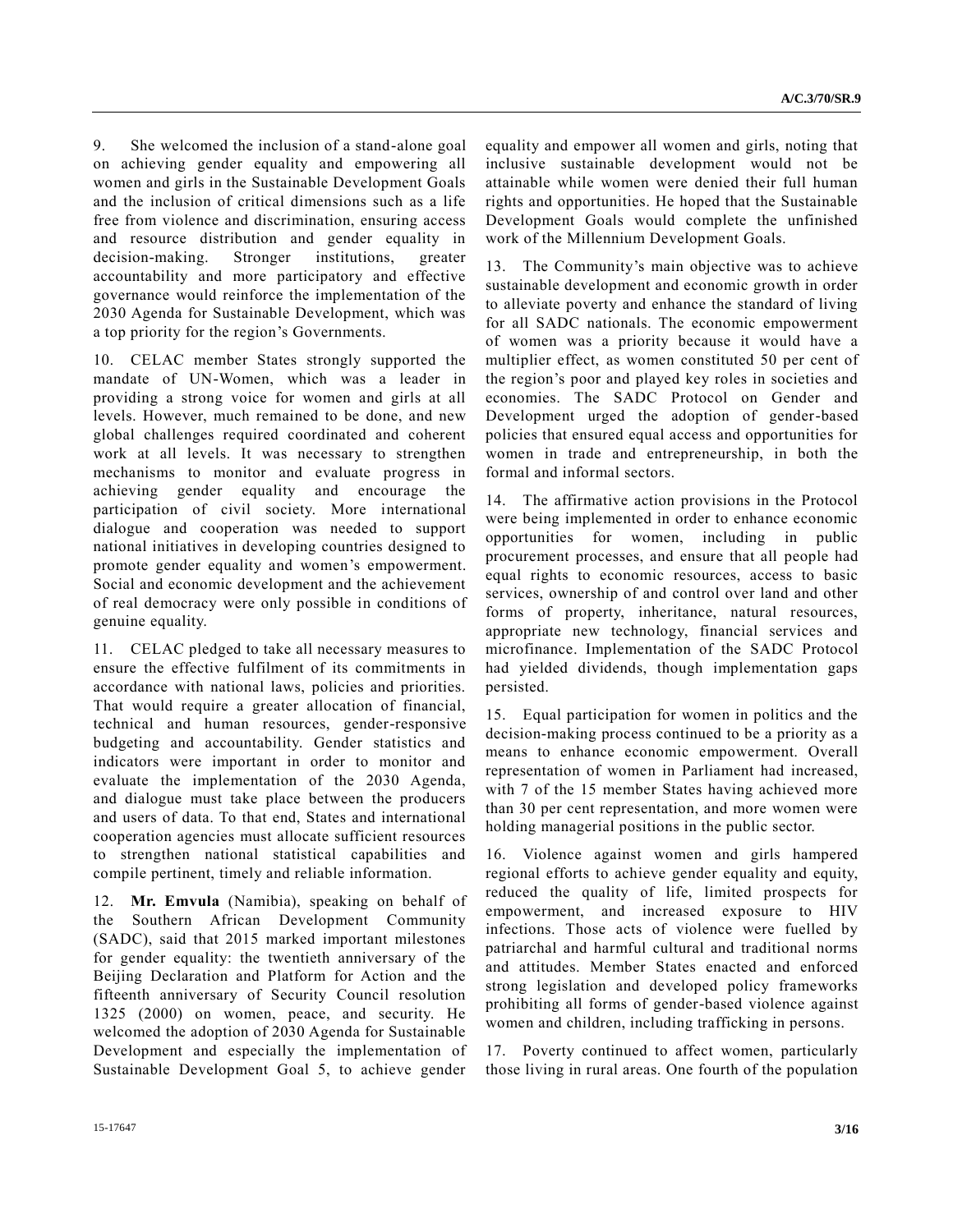was made up of women in rural areas who participated in micro-enterprises and the informal sector. Despite their vital contribution to agriculture, rural development and national economies, rural women faced a lack of collateral and limited access to financial resources. The empowerment of rural women was critical to realizing their rights, to securing the wellbeing of their families and communities and to achieving the Sustainable Development Goals. A multi-dimensional women's economic empowerment programme had been developed by SADC to explore sustainable solutions to the economic marginalization and poverty of women.

18. Education and health remained major priorities. Access to education for women and girls had steadily risen in the region, and most of the member States had achieved gender parity in primary and secondary education. Access to health care for women had improved, reducing maternal and infant mortality rates. Member States were working to increase antiretroviral provision services and prevention of mother-to-child transmission coverage.

19. The situation of the girl child remained a priority. Girls who were heads of household or raised in childheaded households were prone to poverty, discrimination, and physical and mental abuse. The international community was called upon to work together to address the situation of the girl child and provide financial resources and other technical support in order to conduct an in-depth study on the magnitude of child-headed households. Lastly, SADC reaffirmed its commitment to the promotion of gender equality and the advancement of women, as well as to the full implementation of the Beijing Declaration and Platform for Action and the 2030 Agenda for Sustainable Development.

20. **Mr. Tuy** (Cambodia), speaking on behalf of the Association of Southeast Asian Nations (ASEAN), said that the Association had recognized the important role of women in development since the ASEAN Women Leaders' Conference in 1975 and furthered its commitment with the Declaration on the Advancement of Women in ASEAN in 1988 and the Declaration on the Elimination of Violence against Women in the ASEAN Region in 2004. The ASEAN Committee on Women met annually to coordinate and monitor the implementation of key priorities in women's issues.

21. Between 2005 and 2010, work plans for women's advancement and gender equality and the elimination of violence against women had been successfully implemented. Action had been undertaken across multiple platforms to incorporate a gender perspective in development, including two regional events on gender and climate change in 2015: the Regional Conference on the Social Impact of Climate Change on Women and Children and the ASEAN Regional Workshop on Gender Issues in Climate Change and Its Adaption.

22. In 2014, the ASEAN Regional Conference of Senior Officials on Strengthening the Protection and Empowerment of Women Migrant Workers had been convened, with the support of the International Labour Organization. The Gender-Sensitive Guideline for Handling Women Victims of Trafficking in Persons was being finalized in order to improve practices by law enforcement agencies, social workers, health officers, service providers, and other frontline agencies and non-governmental organizations.

23. Since its establishment in 2010, the ASEAN Commission on the Promotion and Protection of the Rights of Women and Children had actively worked to eliminate all forms of violence against women and to enhance the effective implementation of the Convention on the Elimination of All Forms of Discrimination against Women and the Convention on the Rights of the Child. The Commission was currently developing regional action plans to eliminate violence against women and children and preparing to launch a network of social service agencies to provide support for victims.

24. Women in the region enjoyed increased participation in the labour force and political life, improvements in education, a reduction in poverty and increased access to improved sanitation and water. National and regional mechanisms, such as the ASEAN Women's Circle, had also been established to advance women's participation and engagement across all sectors.

25. The role of the ASEAN Secretariat was vital in making gender mainstreaming a standard practice in the Association's policies across its political, security, economic and social-cultural pillars. Since women were the agents of change and development, efforts to promote their well-being and empowerment would contribute significantly to the achievement of the 2030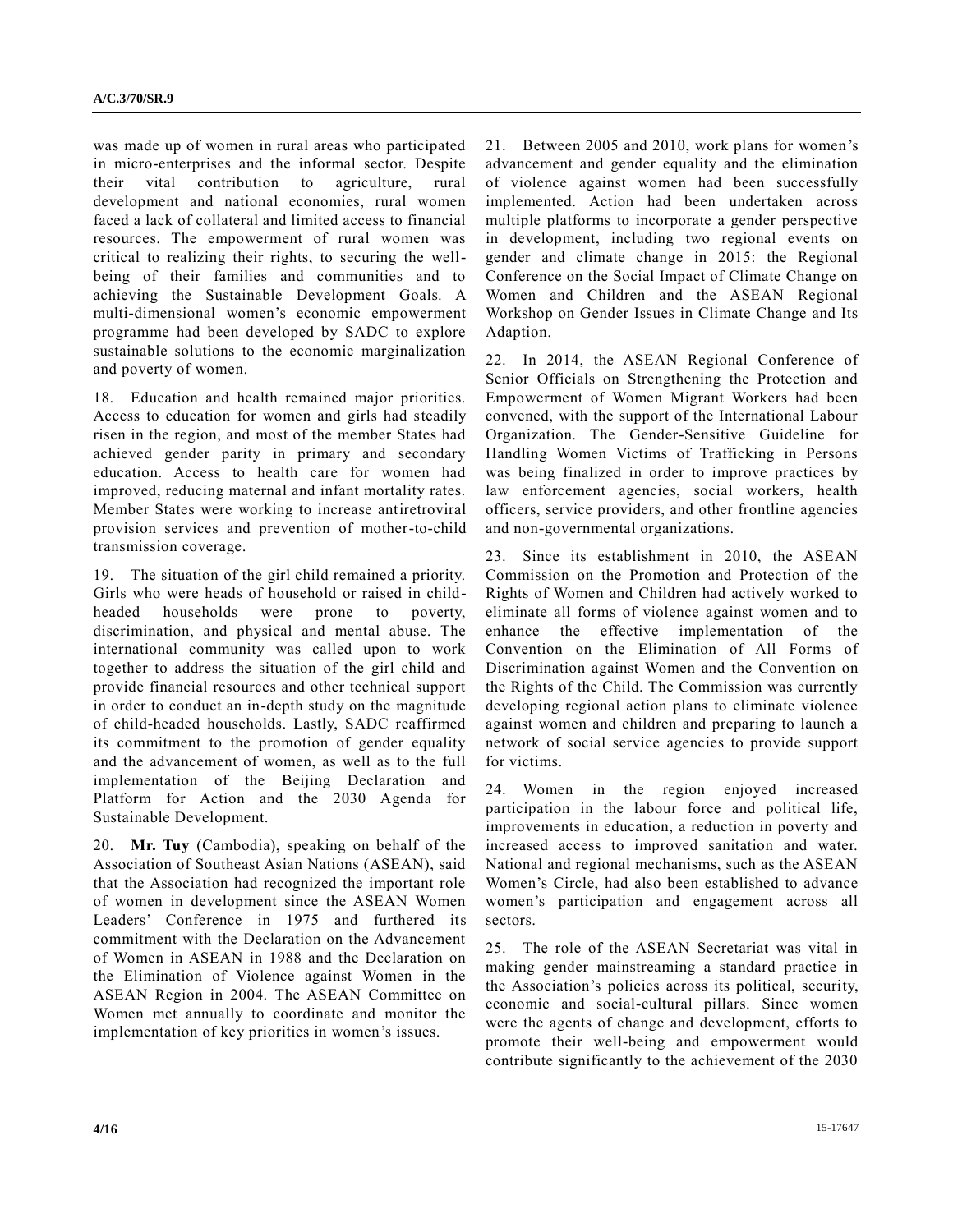Agenda for Sustainable Development. ASEAN looked forward to engaging with the United Nations and its agencies as well as with other partners to work towards a prosperous and inclusive global community, with women serving an integral role in socioeconomic development at the national, regional and international levels.

26. **Mr. Whiteley** (Observer for the European Union), speaking also on behalf of the candidate countries Albania, Montenegro, Serbia, the former Yugoslav Republic of Macedonia and Turkey; the stabilization and association process country Bosnia and Herzegovina; and, in addition, Georgia, the Republic of Moldova and Ukraine, said that women whose rights were respected and who had the power to participate on equal terms in economic, social and political life were agents of peace, sustainable development and change. However, when rights and opportunities were denied to women, development was threatened.

27. The Sustainable Development Goals could not be achieved without gender equality, as many world leaders had stressed at the Global Leaders' Meeting on Gender Equality and Women's Empowerment. He welcomed the inclusion of a stand-alone goal on gender in the Sustainable Development Goals, as well as the mainstreaming of gender throughout the whole agenda.

28. The European Union remained committed to the full and effective implementation of the Beijing Platform for Action and the Programme of Action of the International Conference on Population and Development and had contributed to the high-level review of the implementation of Security Council resolution 1325 (2000). An additional push from the review was expected in order to accelerate the implementation of the women and peace and security agenda and to address new challenges, such as violent extremism and women migrants and refugees. In parallel to the review, a baseline study was being conducted to measure gender integration in the Common Security and Defence Policy and crisis management missions.

29. In 2015, the main policy frameworks on women would be renewed. Several important policy documents had been or would be adopted to guide internal and external action. Future priorities for gender equality policy were being established, building on a consultative process with major stakeholders and the broader public. The policy priorities would respond to current needs and challenges, build a just and equal society, and continue the fight against persisting gender inequalities. Particular attention was given to establishing and implementing internal mechanisms to enhance women's participation in decision-making.

30. The European Union had adopted a plan on Gender Equality and Women's Empowerment: Transforming the Lives of Girls and Women through EU External Relations (2016-2020). An Action Plan on Human Rights and Democracy (2015-2019) had also been adopted to undertake actions on women's rights, especially women's political participation and leadership, peacebuilding and conflict prevention and early warning mechanisms. The Union welcomed the contributions of the Commission on the Status of Women and UN-Women and was fully committed to the effective implementation of the Convention on the Elimination of All Forms of Discrimination against Women. All countries that had not yet done so were urged to sign, ratify and fully implement the Convention.

31. All forms of violence against women and girls were strongly condemned. Custom, tradition, culture, religion, or so-called honour could not be invoked to justify violence in any of its forms or to reduce the obligations of States to prevent and eliminate violence against women and girls and effectively prosecute perpetrators. The European Union cooperated with the Council of Europe in the context of the Istanbul Convention on preventing and combating violence against women and domestic violence and supported the global fight against all harmful practices, including female genital mutilation and child, early and forced marriage.

32. The European Union was committed to ending sexual violence in conflict and supported all work aimed at an integrated approach to prevent and punish acts of sexual violence and bring justice, services and reparation to its victims. A Guide to Practical Actions at EU level for Ending Sexual Violence in Conflict was adopted in 2014. A commitment had also been made to the global initiative Call to Action on Protection from Gender-Based Violence in Emergencies. Lastly, the European External Action Service had recently appointed a Principal Advisor on Gender and Women, Peace and Security to ensure coordination with other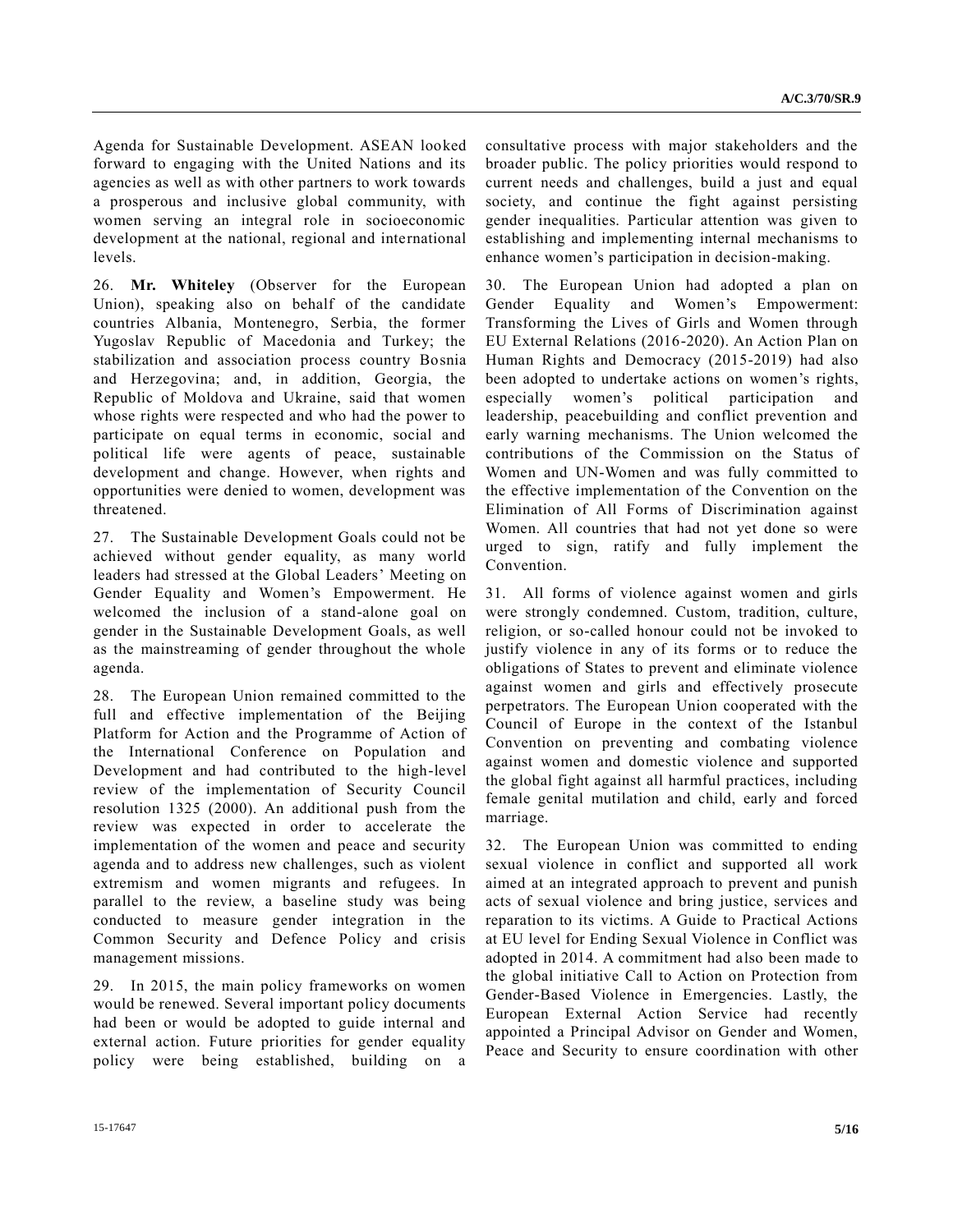international, regional and national actors on genderrelated issues.

33. **Ms. Kuret** (Slovenia) said that with a view to eliminating of all forms of violence against women and ensuring women's full and equal participation in decision-making, her country pledged to support special measures, including gender quotas in corporate boards, and had launched a project to improve the representation of women in the highest positions of management and leadership in business. The employment rate of women was rather high in Slovenia, and it had the highest employment rate of mothers and the narrowest gender pay gap in the European Union. There was 47 per cent representation of women in the Government and 34 per cent in Parliament.

34. Activities aimed at promoting the equal sharing of responsibilities and duties between men and women must be supported. The share of daily unpaid work undertaken by men in Slovenia was the highest in the European Union according to a survey. Her country would continue to support and promote the active role and responsibility of men and boys in the promotion of gender equality and women's and girls' rights; the Prime Minister and ministers had joined the HeForShe campaign to demonstrate such support.

35. Slovenia had ratified the Council of Europe Convention on Preventing and Combating Violence against Women and Domestic Violence and urged States and other stakeholders to challenge cultural norms and practices that perpetuated structural inequalities as a root cause of such violence. All forms of violence against women, including marital rape and intimate partner violence, must be strictly prohibited and punished.

36. Her Government had adopted a national programme for achieving gender equality by 2020, covering economic independence, work-life balance, gender stereotypes, social inclusion, decision-making, women's health, violence against women and gender equality in foreign policy and international cooperation.

37. **Ms. Kassangana-Jakubowska** (Poland) said that the successful and peaceful transition to democracy and the free market in her country 26 years earlier was a transformation co-designed by Polish women, who had boldly stepped up to shape the future of their country, society, community and family, becoming agents of change in society, advocates for social justice and supporters of democracy and the rule of law.

38. Poland had done a tremendous job to ensure that the principle of equal treatment enshrined in its Constitution was reflected in other legal acts. In 2010, mandatory quotas of 35 per cent representation of women on election lists had been introduced, and the percentage of women in Parliament had increased to 24 per cent after the 2011 elections. The number of women nominated to medium- and high-level decisionmaking positions had significantly increased in recent years. For example, the leaders of the three major political parties in Poland were women. Her country had been ranked fourth in the glass-ceiling index, which listed countries according to the chances of women receiving equal treatment at work.

39. Poland was ready to share its experiences in political participation and economic empowerment. Polish women could act as role models and help to equip women from Africa and other regions with management, business, development, marketing and communication skills, enabling them to start and expand enterprises and create jobs in their communities.

40. Poland firmly supported all international initiatives aimed at eliminating discriminatory laws and practices with regard to women and was grateful to the African Group for bringing the issue of female genital mutilation to the work of the Third Committee. The Global Summit of Women to be held in Warsaw in June 2016 would focus on women's economic advancement in the digital age and provide a platform for exchanging experience and good practices and exploring new ways for the economic empowerment of women.

41. **Ms. Abdelkawy** (Egypt) said that the adoption of Agenda 2030 was a key milestone in global efforts to promote gender equality and women's empowerment. Egypt remained committed to upholding all international instruments to safeguard the human rights and fundamental freedoms of women. Discrimination on the basis of gender was prohibited under the Constitution, which, inter alia, provided for a mechanism to monitor discrimination and for particular attention to be accorded to the situation of poor and elderly women and to women with disabilities.

42. Since the adoption of the Beijing Declaration and Platform for Action, Egypt had reduced both maternal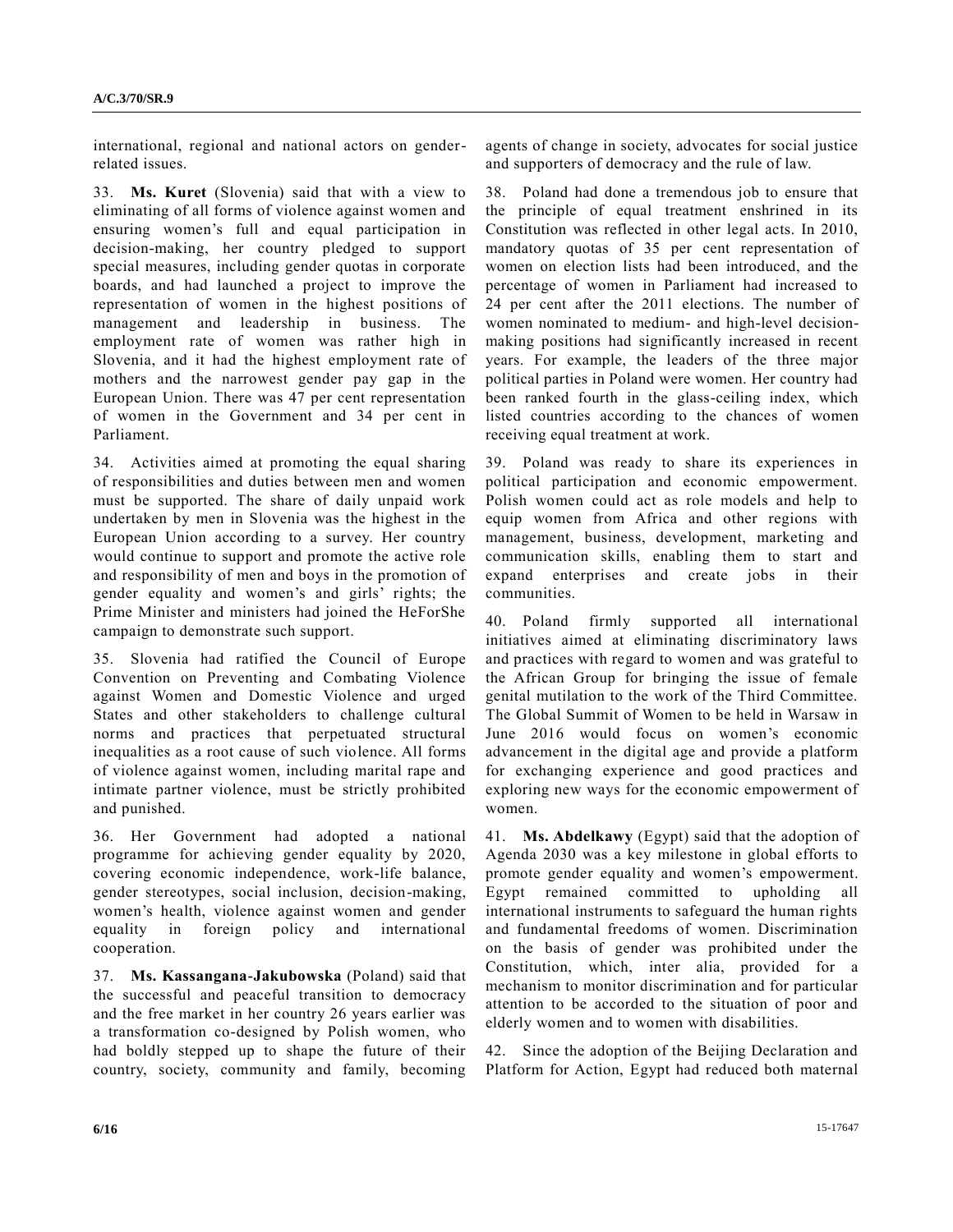and child mortality rates by over 66 per cent. Female enrolment rates in primary, secondary and tertiary education were rising, and women comprised almost two thirds of university graduates. Women also comprised at least 20 per cent of the Egyptian diplomatic corps and held senior positions in the judiciary and business. The National Council for Women played a pivotal role, addressing women's practical needs and promoting their full participation in the economic, social, cultural and political spheres.

43. Draft legislation addressing violence against women was ready for consideration by the new Parliament. Civil society organizations also played a crucial role in supporting efforts to curb all forms of violence against women and eliminate female genital mutilation. In that regard, the Kamla campaign, a school-based intervention developed by a coalition of non-governmental organizations, had been launched in 11 governorates and, to date, had encouraged more than 20,000 families to declare their intention to abandon the harmful practice.

44. Despite the progress achieved by many countries in terms of empowering women and upholding their rights, well-coordinated efforts were still needed to address the situation of the many marginalized women around the world who continued to live precarious lives. States must, moreover, do more to address the plight of the growing numbers of female victims of human trafficking.

45. **Mr. de Aguiar Patriota** (Brazil) said that, at the Global Leaders' Meeting on Gender Equality and Women's Empowerment: A Commitment to Action, the President of Brazil had underscored the country's unwavering commitment to implementing the Beijing Platform for Action, as well as towards gender equality, the empowerment of women and the realization of women's rights on all fronts. The President had also committed to ensuring humane assistance to all women in situations of violence, increasing the number of women in politics, ensuring women's development at all educational levels and strengthening maternal health care.

46. With a view to speeding up the achievement of gender equality, Brazil had recently passed a bill criminalizing femicide and launched a national programme establishing facilities for providing assistance to women victims of violence. Over the past decades, Brazil had put in place policies resulting in clear advances for women's rights and women's economic and political empowerment. Women had been the main beneficiaries of social policies, such as cash transfer programmes and housing credit, and in rural areas women also benefited from technical assistance and rural extension programmes.

47. Although women and girls constituted over 50 per cent of students at all education levels in Brazil, their participation in the economically active population was quite below that level, but was increasing. The Government had made every effort to enhance women's access to decent paid employment, including through the regulation of domestic work.

48. Poverty eradication was currently the greatest global challenge; promoting gender equality was indispensable for reducing inequality overall and, eventually, eradicating poverty. The persisting gender gap in employment and the feminization of poverty marginalized women; Brazil thus welcomed the priority given to the need to finance the promotion of gender equality and the empowerment of women in the outcome document of the third International Conference on Financing for Development.

49. The priority theme of the forthcoming sixtieth session of the Commission on the Status of Women would be women's empowerment and the link to sustainable development, the consideration of which would include representatives of civil society, whose valuable work would be strategic in the implementation, monitoring and attainment of the goals and targets agreed by 2030.

50. **Mr. Dery** (Philippines) said that his country had worked hard to implement commitments under the 12 critical areas identified in the Beijing Declaration since its adoption. The Philippines had ranked ninth in the Global Gender Gap Index of the World Economic Forum for 2014 and been identified as a country that had fully closed the gender gap in educational attainment and health and survival.

51. Since 2009, completion rates in primary and secondary education in the Philippines had favoured females over males. At the tertiary and postgraduate levels, more females were enrolled than males. The Government provided scholarships for females who enrolled in male-dominated courses and vice versa. In the political sphere, there were women leaders in the executive, legislative and judicial branches of Government, and women were at the forefront of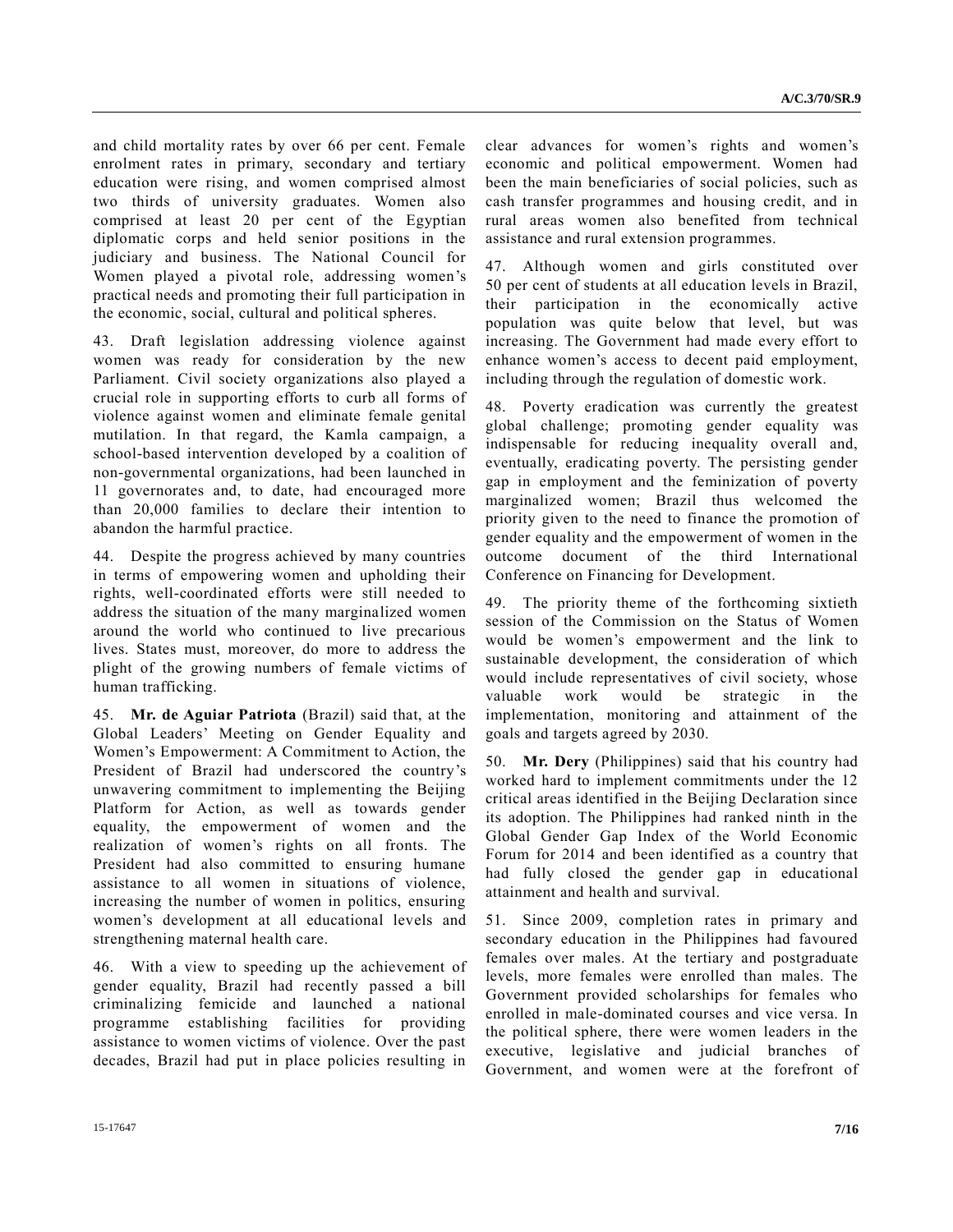national peace processes. In terms of economic participation and opportunities, 54 per cent of enterprises were female owned, and 63 per cent of managers in micro-, small- and medium-scale enterprises were women.

52. To improve the lot of rural women, who constituted 42 per cent of the agricultural labour force, the Government had awarded 674,486 certificates of land ownership and implemented programmes to increase access to resources in relation to livelihood, education and leadership opportunities through training in production, post-harvest and processing technologies, farm inputs, loans and credit, and market assistance.

53. Six in every ten Philippine overseas workers were women, many of whom were vulnerable to abuse. His country provided pre-departure orientation seminars to arm migrant workers with information and advice on the realities in the destination country, coping mechanisms and available support networks for women migrants in distress.

54. A 24/7 hotline had been established to respond to emergency and crisis calls from victims of human trafficking, which was accessible from anywhere in the Philippines and from overseas. A financial education and entrepreneurship programme, jointly undertaken by the Government, the United Nations Development Programme (UNDP) and the private sector, had been introduced to teach female migrant workers and their families and beneficiaries how to plan and manage their finances towards the attainment of their goals.

55. **Ms. Pérez Gómez** (Colombia) said that the gender perspective was a cross-cutting concept of the 2030 Agenda for Sustainable Development; efforts to implement all the goals should thus be in line with existing agreements on gender equality and the empowerment of women. Efforts were needed to ensure that all women could benefit from sustainable development and play a determining role in its achievement, regardless of their age, urban or rural status, religion, ethnicity, sexual orientation, disability or any other reason. Measures for the elimination of all forms of discrimination and violence against women and girls in the public and private spheres should be strengthened.

56. Her country was making progress in implementing a plan to guarantee women a life free from violence and had adopted legislation against

femicide. New notions of masculinity must be established for the advancement of women and gender equality, and men and boys should be included in the processes needed to transform culture and gender stereotypes. Innovative strategies involving the use and appropriation of information and communication technologies by women should be promoted as a fundamental element of their empowerment.

57. In light of the growing problem of discrimination and violence against migrant workers, States must promote and guarantee the full respect of the human rights of all migrants, work in a united, collaborative and responsible manner to respond to that situation, recognize that women faced specific vulnerabilities in the migratory process and not create negative stereotypes on the basis of nationality, ethnic origin or any other reason.

58. It was time to act more systematically and responsibly in countries of origin, transit and destination in order to put in motion an action-oriented agenda to create a more secure and transparent international mobility system that protected the human rights of all migrants, enhanced their positive contribution to development, encouraged cohesion in multicultural environments and improved public opinion of migrants by recognizing them as vital members of society.

59. **Ms. Shilo** (Israel) said that her country fully endorsed the vision of a society in which women and men shared equal responsibilities and were given equal opportunities to choose career paths that would enable them to reach influential positions. Israel's 1948 Declaration of Independence guaranteed equal rights for all citizens. In the current Government, a new ministerial position formed to deal with gender and social equality had been filled by a woman.

60. Dozens of Israeli non-governmental organizations were working on the ground to enhance cross-cultural exchanges between Jewish and Arab women. The Centre for the Advancement of Women in the Public Sphere aimed to advance the democratic and civil status of women from diverse social backgrounds.

61. Believing that coexistence, as seen through the eyes of women, was key to a better global society, Israel strove to empower Arab and Jewish women and give them the encouragement and resources to engage in their communities and build mutual respect and openness. Gender equality in all aspects of life would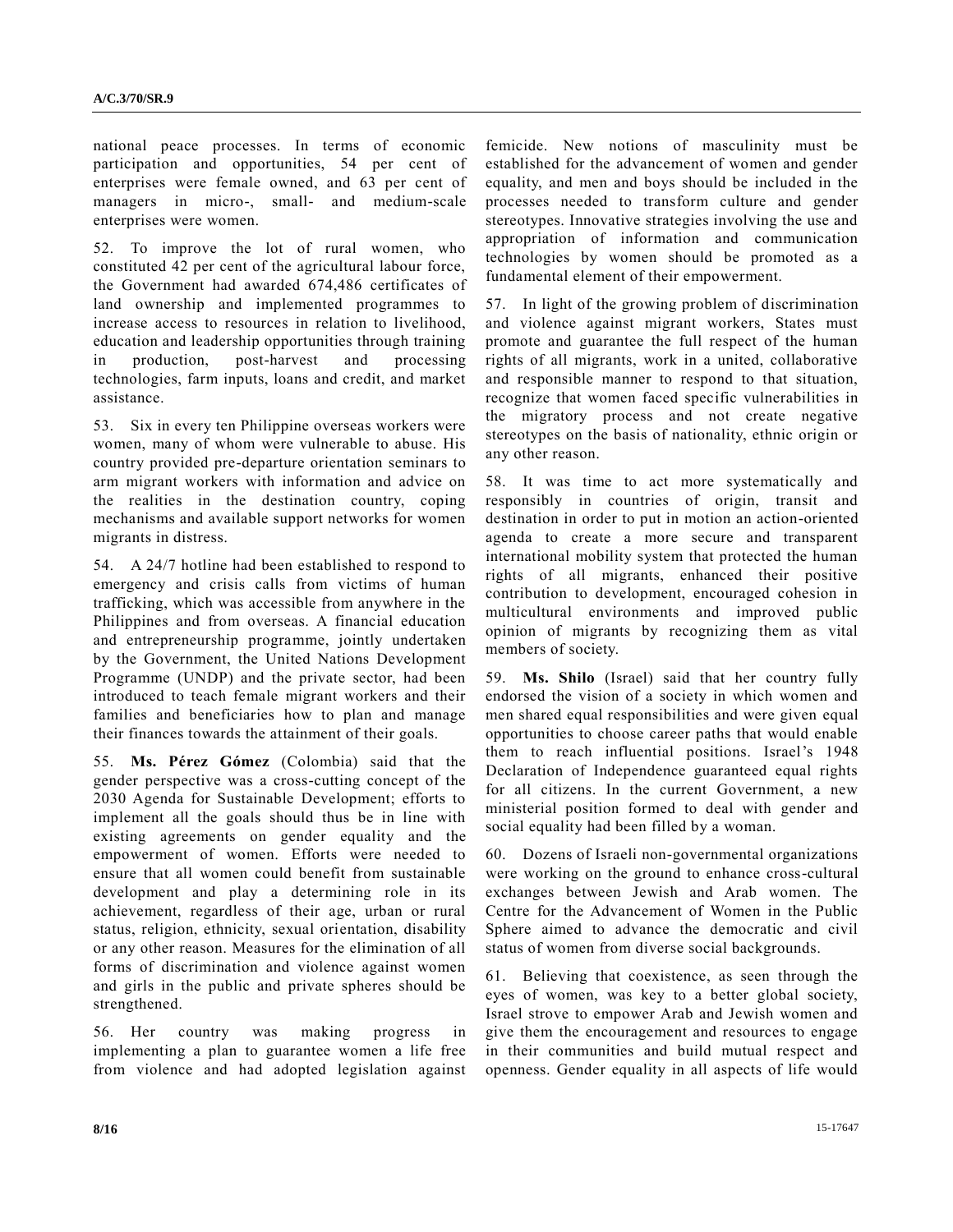help promote the prevention and resolution of conflicts, peacebuilding and peacekeeping.

62. **Mr. Sauer** (Finland) said that equal rights for men and women to participate in political, economic and public life were a great step towards the eradication of poverty. Equal opportunity did not only make economic sense, however, it was a human right. The provision of equal access to financial resources, inheritance rights and land ownership was of primary importance for women's empowerment in many countries.

63. Finland was the first country in the world to establish universal suffrage, but the formal participation of women in public life was of itself not enough. Gender equality and non-discrimination needed to be ensured through structures that facilitated the combination of work and family life for both men and women. Currently, many countries were facing the additional challenge of integrating migrants, and special attention should be paid to providing migrant women with education and employment possibilities.

64. States needed to become more vocal in eliminating all forms of violence against women and girls. The role of men and boys was vital. Through the HeForShe campaign launched by UN-Women, Finland had pledged to reduce the number of cases of violence against women and girls by five per cent by 2020. The Finnish Government remained committed to supporting the work of UN-Women and the Committee on the Elimination of Discrimination against Women and to the realization of sexual and reproductive health rights.

65. Finland also actively supported the implementation of Security Council resolution 1325 (2000) on women, peace and security and its follow-up resolutions. Women should be seen not only as victims, but as agents of change, whose participation in mediation and post-conflict reconstruction processes was of potentially vital importance for the future of societies.

66. **Ms. Arauz** (Mexico), speaking as a youth delegate, said that the inclusion of Goal 5 and the mainstreaming of the gender-perspective in the 2030 Agenda for Sustainable Development were to be celebrated. The status of women in the world remained unequal, however, and efforts to establish mechanisms that would expedite the empowerment of women, the full realization of their rights and the elimination of violence against them must be redoubled.

67. Women were essential to a country's economic, social and cultural development; without their involvement, true sustainable development would be impossible. Recognizing the work done by the United Nations system to promote gender equality and empower women thus far, Mexico believed that actions aimed at advancing the situation of women should lay down concrete measures that ensured their full participation in development.

68. The Mexican Government had recently demonstrated its commitment to gender equality with the announcement of a number of coordinated policy actions, including the raising to ministerial status of the national gender equality system, the promotion of more equal sharing of responsibilities between men and women in the home, and greater efforts to prevent teenage pregnancies and reduce maternal mortality.

69. The national strategy to prevent teenage pregnancies included the promotion of informed decision-making and increased access to sexual and reproductive health services and sex education at all levels. Civil society and academia were involved in its implementation. Meanwhile recent political reforms that guaranteed gender parity in candidature for local and federal legislatures had resulted in women now accounting for 42 per cent of deputies in Congress. Mexico would continue to promote and share its experience with sex-disaggregated statistics and budgeting.

70. **Ms. Phipps** (United States of America) said that ending gender discrimination was a key element of her country's effort to advance human rights. Women played an important role, not only in development, but also in peace and security. The United States still strongly supported the principles of Security Council resolution 1325 (2000), and the Government's National Action Plan on Women, Peace, and Security reaffirmed its position that women's full and active participation was necessary for addressing global security challenges. Data showed that women's involvement in conflict resolution and post-conflict recovery efforts increased long-term prospects for peace; yet women were often absent from the places where decisions were made, in particular about their futures.

71. The Beijing Declaration and Platform for Action, adopted by the Fourth World Conference on Women: Action for Equality, Development and Peace, continued to serve as an ambitious road map for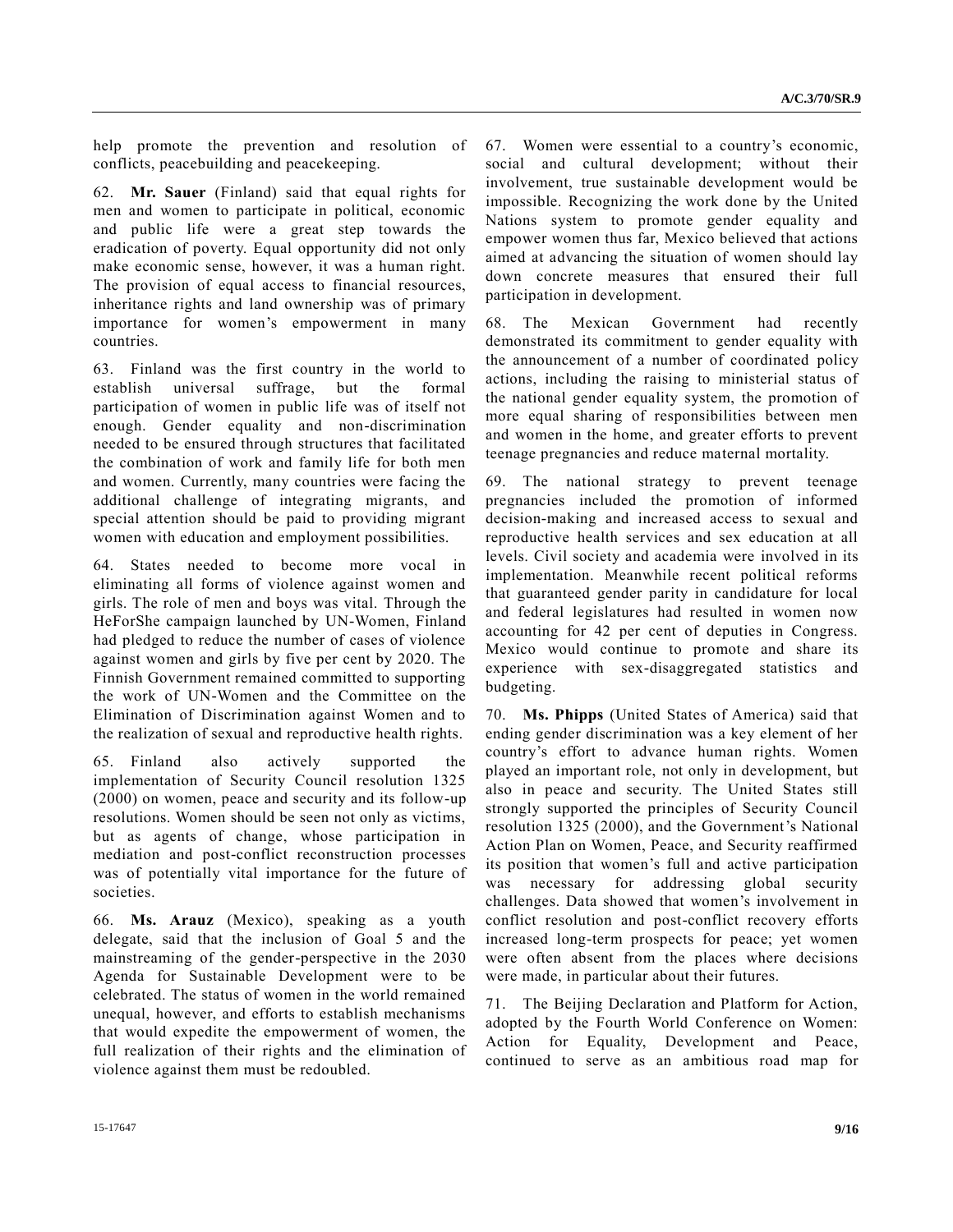empowering women and promoting women and girls' human rights everywhere. Moving forward, the United States would work to consolidate the gains of the previous 20 years, dedicate new resources to promote girls' education around the world, redouble its efforts to address gender-based violence and continue to work with its partners to advance women's political and economic empowerment.

72. Many States had already made impressive progress in following the road map. Some countries, however, continued to silence the voices of women activists. In the lead up to the Beijing  $+20$  event held in New York in September 2015, the United States had highlighted the cases of 20 unjustly imprisoned women who had worked to promote the freedoms of expression and peaceful assembly, ensure people's access to basic health care and education and defend children, refugees, and other vulnerable persons. They had been selected to represent the thousands of women around the world who should be free to help improve their societies. Her Government was pleased to note that two of the women included in the campaign had since been released and called for the immediate liberation of the 18 others.

73. **Mr. Marani** (Argentina) said that, at the Global Leaders' Meeting on Gender Equality and Women's Empowerment: A Commitment to Action held on 27 September 2015 in New York, the President of Argentina had called for change in culture whereby the empowerment of women was the result, not of compliance with treaty obligations, but of men and women's firm conviction that it was right. To advance the situation of women, priority should be given to the full realization of women's rights and gender equality in all spheres, as well as joint efforts to achieve them. The inclusion of a stand-alone goal on the subject in the 2030 Agenda was a step in the right direction.

74. Gender inequality was one of the most perverse forms of inequality. It affected most of the world population and manifested itself in physical and psychological violence, including human trafficking and sexual exploitation. The situation of older women, who continued to face discrimination in access to services and be especially vulnerable to abuse and violence, was also of concern. The Argentine Government was committed to combating genderbased violence and was implementing various policies to protect women. To end discrimination and violence against women, the gender perspective needed to be mainstreamed in all national and international institutions.

75. Legal instruments were particularly effective at bringing about social change and attacking inequality. Argentina had enacted laws to facilitate childbirth, protect the rights of children and adolescents, regulate bioethical matters and implement Security Council resolution 1325 (2000) on women, peace and security.

76. Her country accepted the concept of family set forth in the documents of the Fourth World Conference, specifically recognizing the existence of diverse forms of family and that families could stem from same- or different-sex marriages. Argentina would continue to promote the empowerment of women and efforts to shatter the glass ceiling that prevented women from accessing positions of power. In that regard, the time had come for a woman to be appointed the next United Nations Secretary-General.

77. **Ms. Moutchou** (Morocco) said that political, economic and social equality between men and women was important for democracy and development. Progress had been made in realizing some of women's legitimate ambitions thanks to efforts to address women's issues directly and involve women in development processes, but women continued to face many obstacles that hampered their emancipation. Inequality persisted in education and health, and women still suffered physically and psychologically from violence against them and particularly from the spread of serious diseases such as HIV/AIDS.

78. King Mohammed VI attached particular importance to the emancipation of women in Morocco. Gender equality was now enshrined in the Constitution, and Morocco had been party to the Convention on the Elimination of All Forms of Discrimination against Women since 1993 and its Optional Protocol since 2008 and had withdrawn all its reservations thereto in 2011. The personal status, civil, penal, commercial, civil service and labour codes had been amended to ensure the fair treatment of women under the law. Moroccan women were increasingly involved in decision-making through their increased participation in public affairs and public institutions at all levels.

79. King Mohammed VI had also established the Mohammed V Foundation shortly after his coronation to improve the situation of persons living in poverty, persons with disabilities and rural women and girls in particular. The Foundation provided microcredits to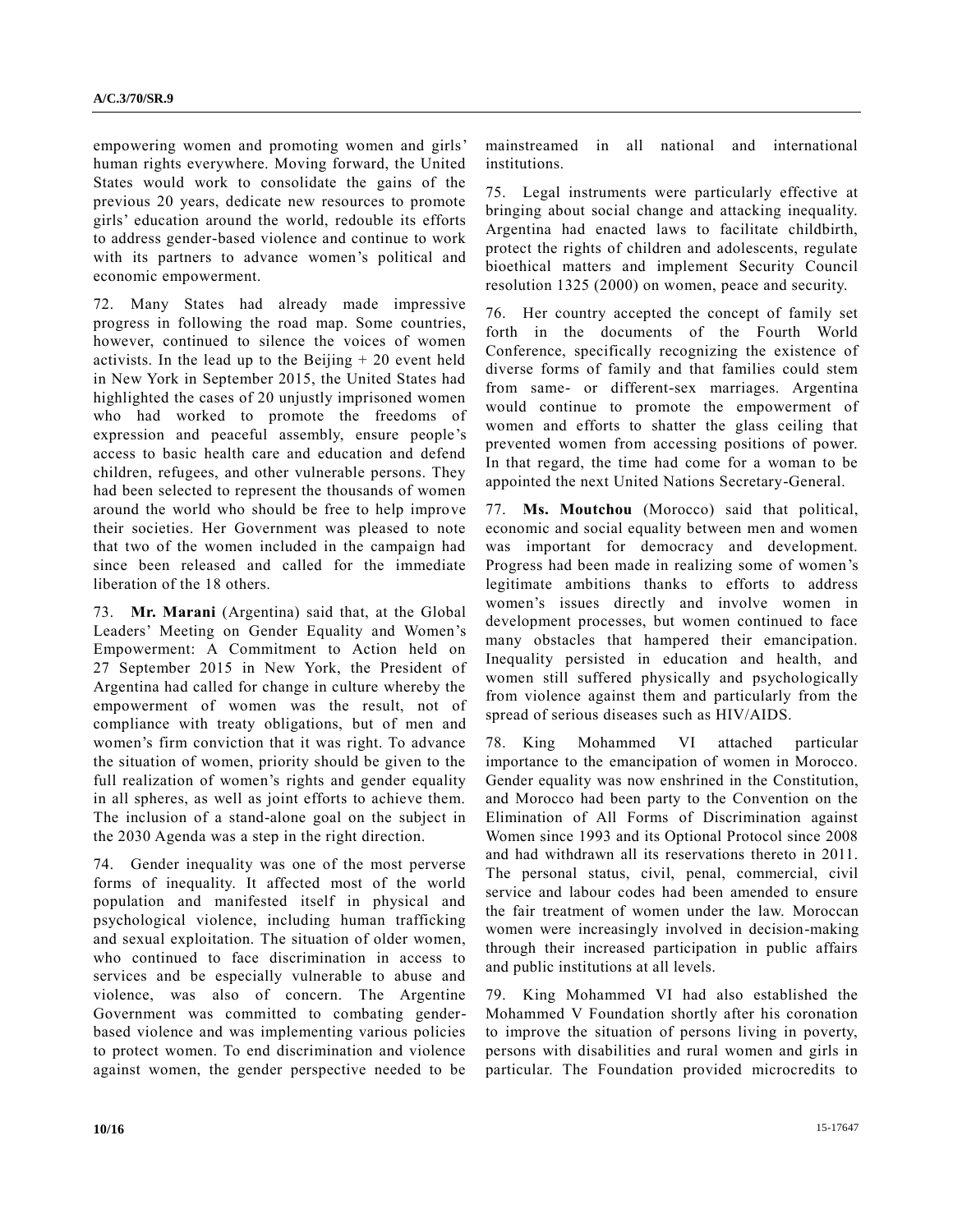women and worked with non-governmental organizations (NGOs) to combat marginalization and build an equitable society. Civil society organizations played a key role in the advancement of women in Morocco, especially through their local development activities, and had become increasingly involved in the promotion of women's rights in the legal, cultural, social and economic domains.

80. **Mr. Meza-Cuadra** (Peru) said that the implementation of the commitments assumed at the Fourth World Conference remained important, particularly the need to address poverty, unequal access to education, health issues, violence against women, inequality in decision-making and the shortage of mechanisms for promoting the advancement of women. Goal 5 of the 2030 Agenda for Sustainable Development called for countries to join forces to end all forms of discrimination against women and girls and eliminate all gender-based violence, including early and forced marriage. The challenge for States was to take stock of the current situation and identify opportunities for expediting improvements in gender equality, the empowerment of women and respect for women's rights.

81. Peru's national gender equality plan for 2012-2017 was designed to fulfil the country's national and international commitments and promote inclusive development based on equality and non-discrimination. The Government was committed to mainstreaming the gender perspective at all levels of public administration. In addition to including women in its social programmes, the Government was developing mechanisms to ensure the empowerment of women on the political front by guaranteeing them seats in elections.

82. The Sustainable Development Goals must be achieved by 2030 and no later. That required urgent action in pursuit of Goal 5 and all the Agenda's genderequality commitments because sustainable development would never be achieved if countries curbed the potential of half the world population: women.

83. **Ms. Lee** (Singapore) said that, with its people being its only available resource, providing equal opportunities for men and women on the basis of meritocracy had been a matter of economic survival for Singapore. That remained true today given the country's very low birth rate and rapidly ageing population. A range of measures, such as flexible

working arrangements, longer paid maternity leave, extended childcare leave and more childcare facilities, had been introduced to help working mothers better manage their work and family commitments. To encourage better sharing of parental responsibilities, working fathers now received up to two weeks of government-paid paternity leave.

84. As a result of those policies, between 1995 and 2014, the employment rate of women in their prime working age had risen from 57 per cent to 76 per cent, and the employment rate of older women from 19 per cent to nearly 53 per cent. In addition, more women were now in previously male-dominated professions. Despite those achievements, only 8.3 per cent of companies listed on the Singapore Exchange had women on their boards of directors. A Diversity Action Committee comprising business leaders and professionals from all sectors had therefore been set up to increase that proportion.

85. Singapore was ranked fifteenth out of 152 countries on the Gender Inequality Index in the 2014 United Nations Human Development Report. Women in Singapore enjoyed strong legal protection. That protection had been extended in 2014 with the enactment of the Protection from Harassment Act, which covered cyberbullying, stalking and sexual harassment both within and outside the workplace.

86. Her country was committed to combating trafficking in persons and had recently acceded to the Protocol to Prevent, Suppress and Punish Trafficking in Persons, especially Women and Children and enacted legislation to criminalize trafficking in persons in the form of sex, labour and organ trafficking. Singapore remained committed to the goal of achieving gender equality and empowering women and girls and would continue to work with all elements of society, including individuals, companies and civil society, to do so.

87. **Mr. González Franco** (Paraguay) said that the historic tenacity and selflessness of Paraguayan women and their capacity to rebuild the country after times of conflict and crisis were almost without comparison; yet their contribution to economic and social development still tended to be underestimated. To address the inequality gaps, gender equality had been made a crosscutting objective of the 2030 National Development Plan under which the Ministry of Women was pursuing three lines of action: the economic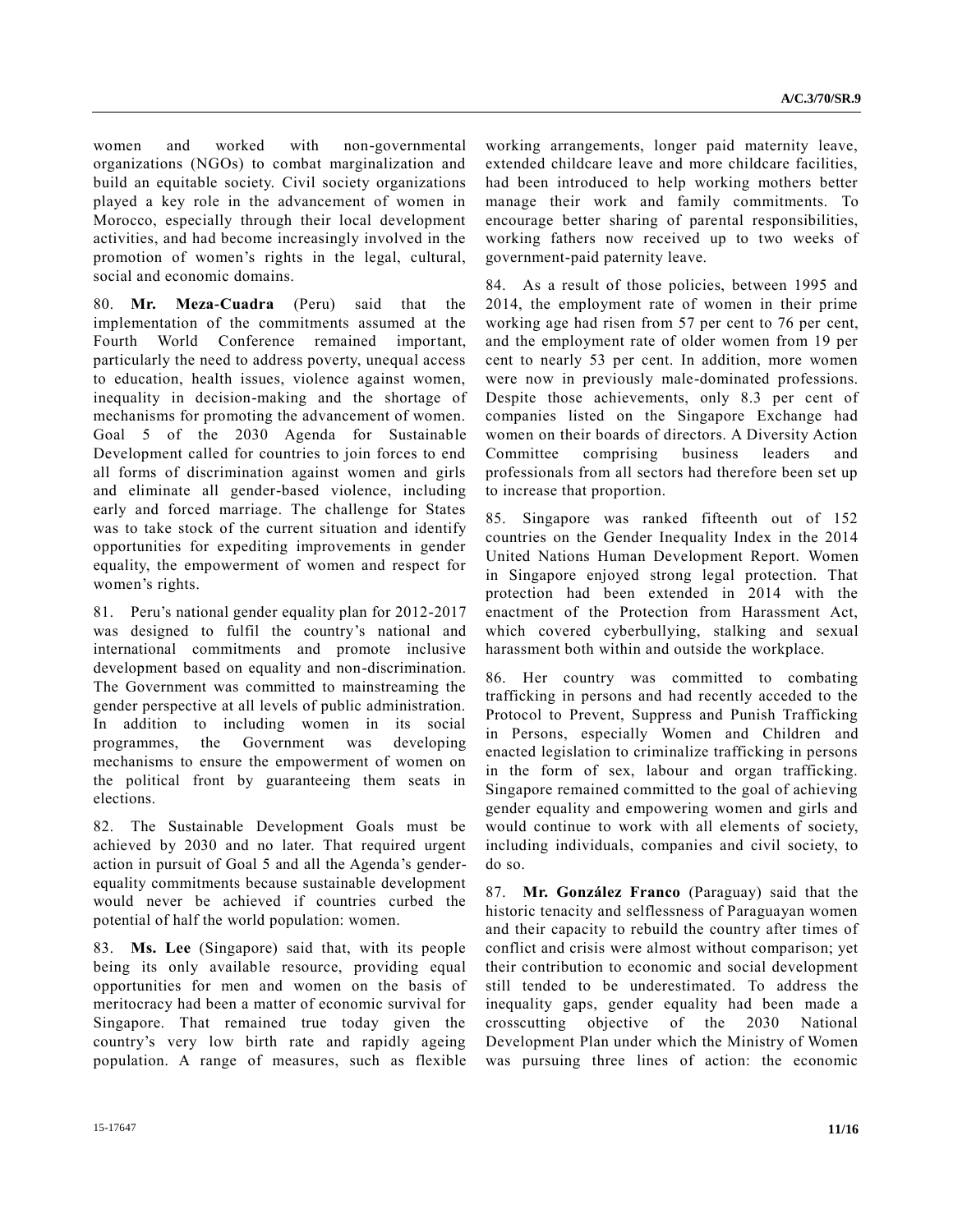empowerment of women, the prevention and punishment of gender-based violence and human trafficking, and the promotion of women's participation in public and political life.

88. The country had recorded notable achievements in the advancement of women in recent years in terms of access to employment, housing and other services, education, credit and social welfare programmes. The advances made at the regional level also deserved recognition, but States must now strengthen their political commitment to achieve concrete results that benefited women and children and, through them, families and society at large. The full realization of Goal 5 was crucial because sustainable development would be impossible as long as women and girls suffered inequality, discrimination, violence and social and economic exclusion.

89. **Mr. Qassem Agha** (Syrian Arab Republic) said that said that for four harrowing years, Syrian women and girls had been subjected to the most hideous forms of terrorism and extremism at the hands of so-called jihadist takfirist terrorists from Arab and western countries who were supported by Arab, regional and western Governments. Gang rape, forced marriage and subjection to twisted ideological restrictions were among the abuses that Syrian women, who had previously played a prominent role in their society, had endured in those dark days, both in the Syrian Arab Republic and in the camps of shame along the country's borders with Turkey, Lebanon and Jordan.

90. Hundreds of Syrian girls had been abducted and enslaved by Wahhabi terrorists, and some had committed suicide to avoid that fate. Women were being negated as human beings, turned into mere objects for the physical enjoyment of terrorists, and stripped of the dignity and freedom that they had enjoyed for decades. Meanwhile, thousands of Syrian women were at the mercy of human traffickers as they attempted to cross the Mediterranean in death ships in search of refuge. In view of that catastrophic situation, Syrian women wondered when certain Governments would cease their support for terrorism in Syria. It was, moreover, incumbent upon everyone to implement Security Council resolutions 2170 (2014) and 2178 (2014) fully and impartially.

91. Certain high-ranking United Nations officials and Western countries had made numerous declarations in favour of women's rights. Meanwhile, Western and Arab media outlets had busied themselves with levelling spurious accusations, fabricating lies and demonizing the Syrian Government, forgetting all that it had done to empower women and grant them equal rights in all areas of public life. Indeed, women in Syria held 30 seats in parliament and senior positions in Government and the armed forces and, in contrast to other parts of the region, enjoyed the right to drive vehicles.

92. Takfirist Wahhabist fatwas had provided cover for terrorist crimes while forbidding women from exercising their rights. The most glaring instance of a fatwa offensive to Arabs and Islam was the so-called "marriage jihad". The Syrian Government had on several occasions tried to warn the United Nations of the spread of that phenomenon, had demanded a prompt response to prevent innocent women and girls from falling victim to the disgraceful practice, and had called for those who issued such fatwas and their sponsors to be held accountable. However, those calls had met with reprehensible international silence and apathy.

93. The international community's indifference to the plight of women in the Syrian Arab Republic and Iraq had facilitated the dissemination of such fatwas and, as a result, hundreds of girls from Arab and Western countries had fallen into the hands of extremists. His delegation reiterated its call for sincere international efforts to put an end to those obscurantist fatwas and to establish a mechanism for Governments with legal jurisdiction over those who issued or propagated fatwas to hold them accountable. Unless something was done, the profoundly negative impact of those ideas on women and girls — most notably, their denial of women's humanity — would ultimately undermine the rights of women worldwide.

94. **Ms. Moreno Guerra** (Cuba) said that progress in the advancement of women had been fragile and insufficient. One in three women suffered physical or sexual violence; women accounted for 90 per cent of victims of human trafficking, 75 per cent of refugees and 70 per cent of the world's poor; and women received less pay for work of equal value and were sorely underrepresented in parliaments. Achieving gender equality and the empowerment of women would require first and foremost a fair and just international order, the eradication of poverty and war, the preservation of the environment and the prioritization of human beings over capital.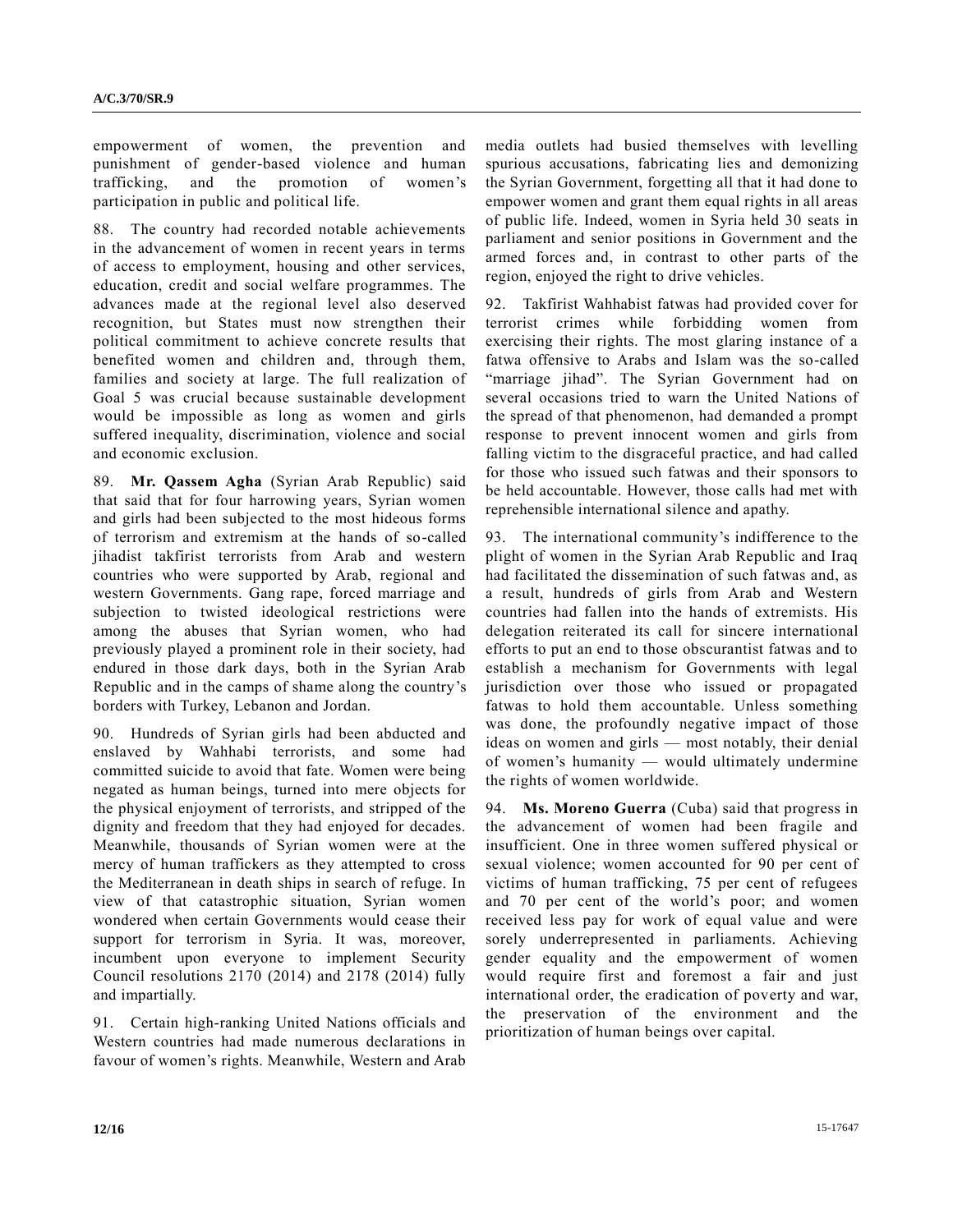95. Cuba guaranteed free education and health services for all its citizens, and women enjoyed equal access to them. Female life expectancy was 80.45 years, and maternal mortality was one of the lowest in the world. There were special programmes to ensure that both parents participated in child rearing, to prevent the spread of diseases such as HIV/AIDS among adolescents and to care for the elderly. Sexual and reproductive rights, including the right to abortion and freedom to choose the number and spacing of children, were guaranteed.

96. Efforts to improve the sharing of the care burden within the family and to increase the presence of women in high-level government positions were ongoing. At present, women accounted for 48 per cent of the civil service (where they held 46 per cent of senior management posts), 78.5 per cent of health workers, 48 per cent of scientific researchers, 66.8 per cent of those with the highest technical and professional qualifications and almost 49 per cent of the members of parliament.

97. The elimination of violence against women, however, required the elimination of all unilateral coercive measures. The economic, commercial and financial embargo imposed on Cuba for over 50 years was an act of genocide, constituting the main form of violence suffered by Cuban women and girls and the main obstacle to their advancement.

98. **Mr. Tacharoen** (Thailand) said that his country welcomed the outcome of the Global Leaders' Meeting on Gender Equality and Women's Empowerment: A Commitment to Action, and was fully committed to achieving Sustainable Development Goal 5 by the 2030 deadline. To achieve that objective, it was particularly important that rural women should enjoy access to decent work opportunities, and for that to occur, they must enjoy access to education. Thailand had therefore made every effort to achieve the Education for All goals and had eliminated gender disparity at all levels of education. Furthermore, the country's revised curriculum would promote positive attitudes towards gender roles among young children.

99. The 2015 Gender Equality Act protected everybody from gender-based discrimination, Government agencies were stepping up their efforts to collect sex-disaggregated data and the new national economic and social development plan, which sought to promote people-centred, inclusive development and reduce social inequality, would provide further opportunities for women to participate in the country's economic and social development. The Thai Government had also approved steps to prevent and address sexual harassment in the workplace.

100. Thailand was committed to implementing the Beijing Declaration and Platform for Action, commended efforts by United Nations agencies to promote women's rights worldwide and was increasing its annual contribution to UN-Women to \$20,000. His country had also appointed female officers to United Nations peacekeeping missions in Darfur, Haiti and Kashmir. Thailand had also worked with the International Peace Institute on its report entitled "Reimagining Peacemaking: Women's Roles in Peace Processes" and hoped that such research would contribute meaningfully to the implementation of Security Council resolution 1325 (2000) on women, peace and security, and to the achievement of the Sustainable Development Goals.

101. **Ms. Mansouri** (Algeria) said that the current economic crisis had exacerbated the vulnerability and economic disadvantages of women and increased the risk of women being subjected to exploitation and violence. National action plans and strategies on violence against women must include prevention measures, support services and monitoring and evaluation mechanisms.

102. Algeria had worked to improve its national legal framework and place the protection and promotion of women's rights at the heart of its strategic plans and national policies. Legislation had been adopted to eliminate discriminatory provisions and combat violence against women. The Family Code and the Nationality Code had been substantially amended to ensure greater equality and balance in family relationships.

103. Education in Algeria was mandatory. Primary school enrolment was over 97.3 per cent for girls, and girls now outnumbered boys at all levels of the education system. Female employment had significantly increased in the public sector, with women accounting for over half of all doctors and teachers, almost 40 per cent of judges, and 32 per cent of persons in senior government posts. Rural women benefited from targeted literacy programmes, microcredit and training aimed at improving their income generation capacity.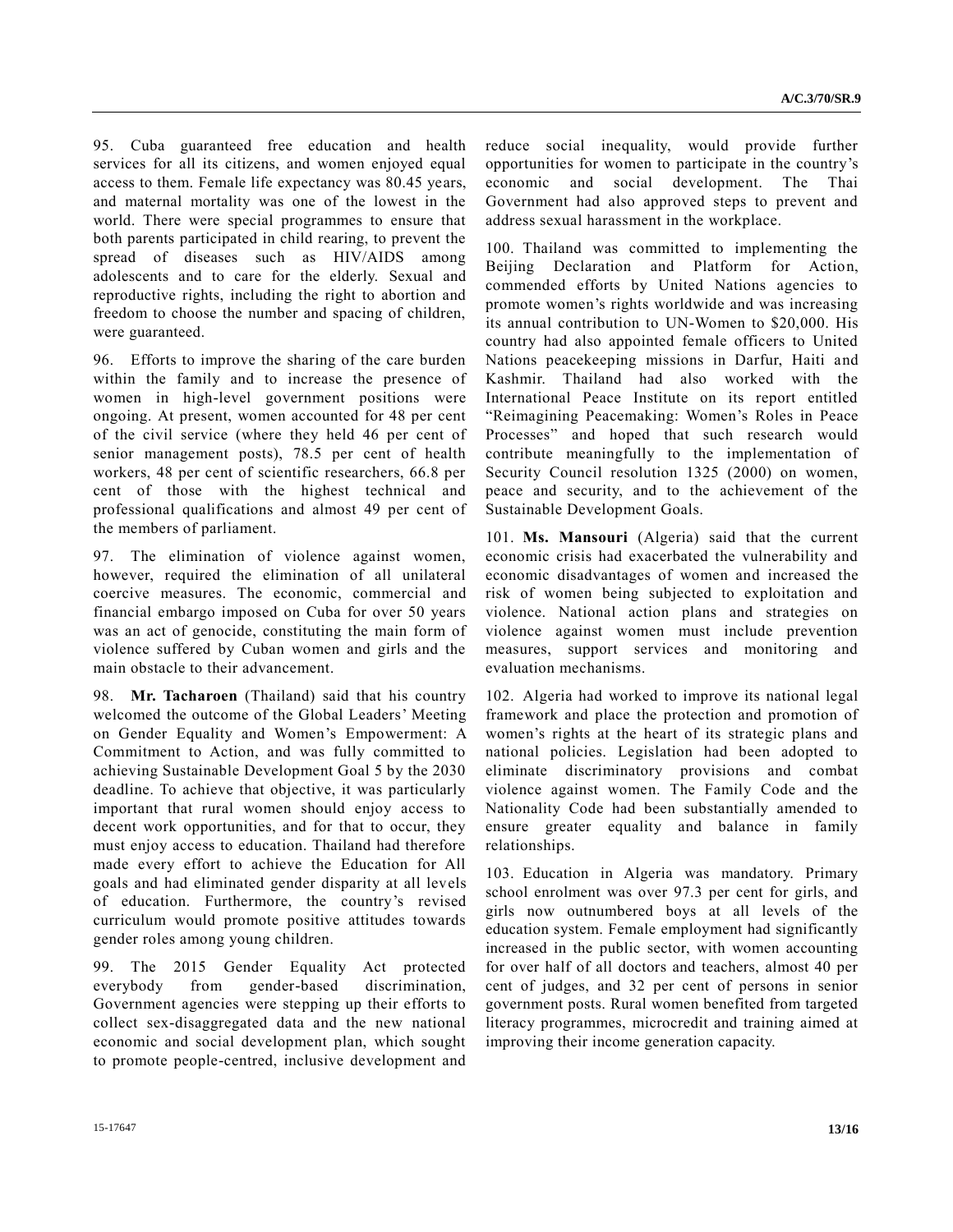104. On the political front, a new law establishing a specific female quota in all lists of candidates for parliamentary and local elections had increased the number of women elected to parliament from 8 per cent in 2009 to over 31 per cent since 2012. Women's empowerment and active participation in all aspects of society could have a transformative impact on multiple issues, yet despite the known benefits and despite success in many areas, further action was clearly needed. Peace and security in the world could not be achieved without the elimination of all forms of violence and discrimination against women in general, and sexual violence in conflict situations in particular.

105. **Ms. Vodenikova** (Russian Federation) said that the Commission on the Status of Women, should continue to be the main coordinating body in the United Nations system for the advancement of all categories of women's rights and the harmonization of efforts to combat violence against women and genderbased discrimination.

106. National legislation and law enforcement practices aimed at improving the situation of women were being updated in the Russian Federation in light of recommendations of the Committee on the Elimination of Discrimination against Women. On 27 October 2015, the Russian delegation would present its eighth periodic report on its country's implementation of the Convention on the Elimination of All Forms of Discrimination against Women to the Committee.

107. While welcoming the efforts of the United Nations Entity for Gender Equality and the Empowerment of Women (UN-Women) in coordinating gender-related activities across the United Nations system, her delegation believed that UN-Women must involve all groups of countries without exception in its practical work and should only be present and provide assistance on the ground upon the request and with the permission of the States concerned. There must be consistency between the overall political leadership of the Commission on the Status of Women and the operational strategies approved by the UN-Women Executive Board. As a member of the Board, the Russian Federation intended to continue cooperating effectively with UN-Women and was prepared to foster constructive dialogue with all interested parties.

108. Lastly, she pointed out that on 24 and 25 September 2015, female deputies and representatives of executive authorities, business circles, academia and public organizations from 85 countries had gathered at the Eurasian Women's Forum in Saint Petersburg to discuss social security, sustainable development, international cooperation and the expanding of opportunities for women to participate in politics and the changing economy.

109. **Mr. Dempsey** (Canada) said that there was growing global consensus that gender equality and the empowerment of women and girls were essential prerequisites for peace, prosperity, and sustainable development for all. Canada had worked with partners from around the world to ensure that the needs and realities of women and girls were meaningfully addressed in the 2030 Agenda for Sustainable Development, and therefore warmly welcomed the fact that the new Agenda included a strong, stand-alone goal that addressed the structural barriers, namely violence and discrimination, that prevented women and girls from participating fully in society.

110. Gender equality had also been integrated in the targets for other goals and that would help women and girls access education and health care services and decision-making and economic opportunities. Canada commended, in particular, the adoption of a target on ending child, early and forced marriages, which had impeded the achievement of six of the eight Millennium Development Goals (MDGs), and called for prompt, coordinated and sustained efforts to eliminate that harmful practice.

111. Despite significant progress, many countries had failed to meet the relevant MDG targets on maternal, infant and child health. Canada therefore supported the renewal of the Global Strategy for Women's and Children's Health, which would help accelerate progress in that area. Women and girls also continued to encounter barriers to political participation and empowerment, discriminatory laws and practices, harmful attitudes and stereotypes, and sexual violence. In situations of conflict, they faced horrific attacks, including as part of deliberate and systematic campaigns of sexual violence undertaken by the Islamic State in Iraq and the Levant and Boko Haram. While those groups publicized their crimes, similar atrocities also took place in other conflicts behind a curtain of silence and shame.

112. Accountability, let alone true justice, remained elusive and women's rights defenders, serving as a voice for the voiceless, were themselves often targeted.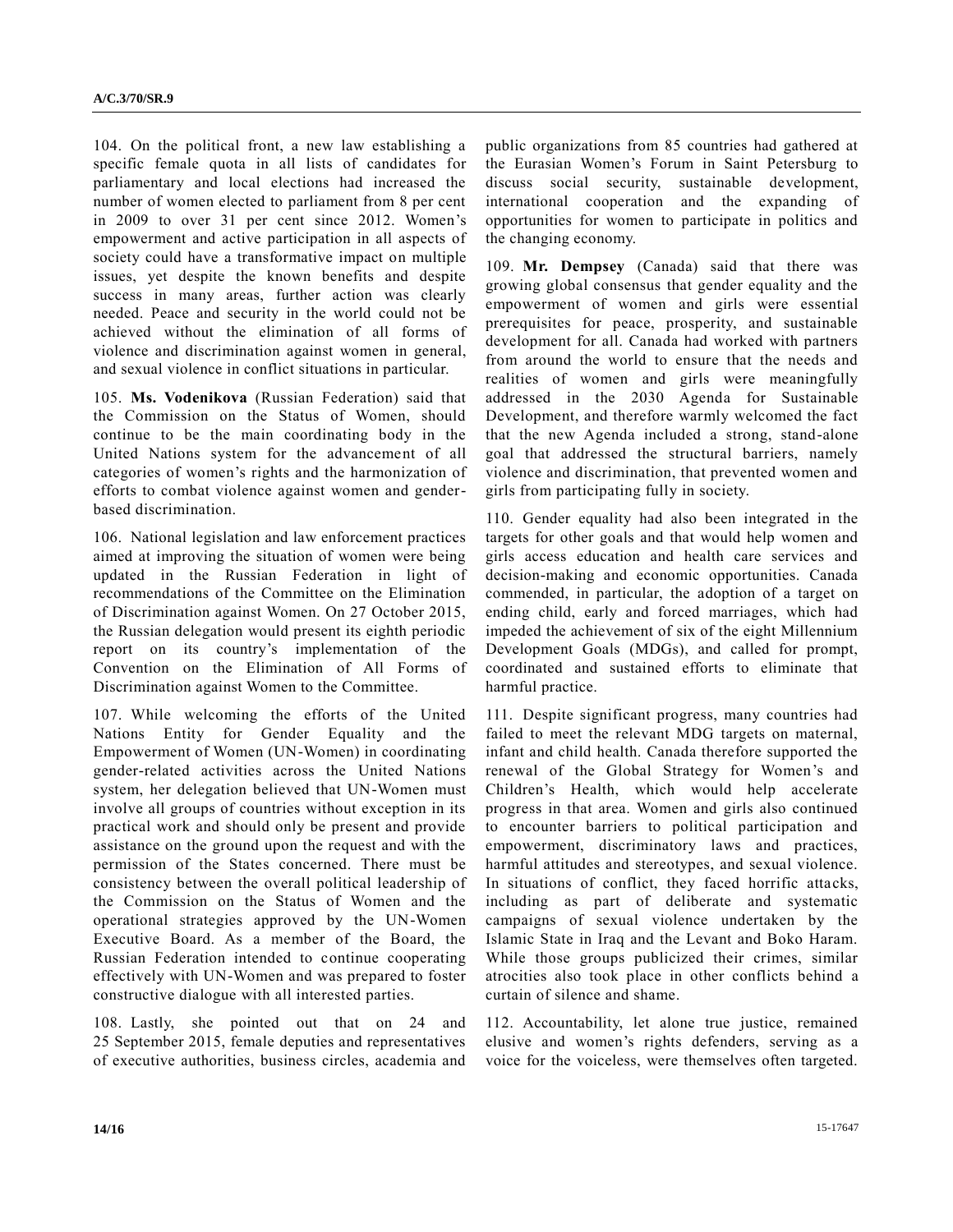One of the best ways to combat those examples of gender inequality was through women's full and effective participation and leadership at all levels of decision-making in political, economic and public life. It was crucial for women to be able to take part in a free and vibrant civil society, where their voices were heard without fear of retaliation or harassment. Canada was therefore committed to encouraging women's leadership and democratic participation, promoting their economic security and ending gender-based violence, including against Indigenous women and girls.

113. **Mr. Hahn** Choonghee (Republic of Korea) said that women still constituted the vast majority of the world's poor and continued to suffer disproportionately from gender-based discrimination and violence. The Republic of Korea therefore welcomed the adoption of Sustainable Development Goal 5 on gender equality and the empowerment of all women and girls, which reflected States' strong political will to address ongoing gender-based challenges.

114. To accelerate its efforts to promote women's empowerment, his country's Government had recently enacted a framework act on gender equality to bolster the country's efforts to promote equality between men and women in all areas of life and combat sexual, domestic and other gender-based violence, which constituted an entrenched and pervasive violation of women's human rights. The Republic of Korea was a strong supporter of initiatives to prevent sexual violence in conflict and commended the adoption of General Assembly resolution 69/293, which provided for the International Day for the Elimination of Sexual Violence in Conflict to be commemorated annually on 19 June. The political will shown by the international community must now be translated into concrete action.

115. In that context, the case of victims who had been forced into military sexual slavery during the Second World War, the so-called "comfort women", was a key instance of an unresolved case of sexual violence in conflict. As the international community marked the fifteenth anniversary of the adoption of Security Council resolution 1325 (2000) on women, peace and security, those women must not be denied an unambiguous acknowledgement of what they had been forced to endure. Appropriate measures must be taken to settle the issue, which was one of human rights and human dignity. Given that the victims were getting older, the issue must be addressed without delay.

116. **Mr. Iliyas** (Kazakhstan) said that, as a member of the Open Working Group on Sustainable Development Goals, his delegation had strongly supported the adoption of Sustainable Development Goal 5 on gender equality and the empowerment of all women and girls. Despite laudable progress, women continued to face gender-based discrimination in education, employment, marriage, parenthood, access to reproductive health care services and political participation and were also often victims of gender-based violence. The advancement of women was closely linked to the most pivotal issues on the United Nations agenda, including peace and security, sustainable development, climate change and human rights.

117. Measures must be taken to combat the structural causes of gender inequality, such as restrictions on women's participation in decision-making, the fact that women were often not paid for their work and had limited control over assets and property, and States' non-compliance with the Convention on the Elimination of All Forms of Discrimination against Women and other relevant instruments. To bring transformative change to the lives of the most marginalized and disadvantaged women and girls, who often facing multiple intersecting forms of discrimination and abuse, action was needed to build capacities at all levels, forge new partnerships, mobilize adequate financial resources and establish robust oversight and accountability mechanisms.

118. To that end, Kazakhstan had developed relevant policies through the National Commission on Gender and Family Demographic Policy, which proposed and amended legislation on the protection of children, reproductive health, the prevention and treatment of disease, and rehabilitation from serious medical conditions. Kazakhstan also paid particular attention to combating human trafficking, ensuring the equal participation of women in the labour force and politics and protecting them from domestic and other forms of violence.

119. The national plan of action for improving the status of women, and the strategy on gender equality for 2006 to 2016 were being rigorously implemented with a view to enhancing the economic status of women, developing women's entrepreneurship and strengthening the family in society. His country's 2050 development strategy also underscored the importance of promoting maternal health, advancing the economic